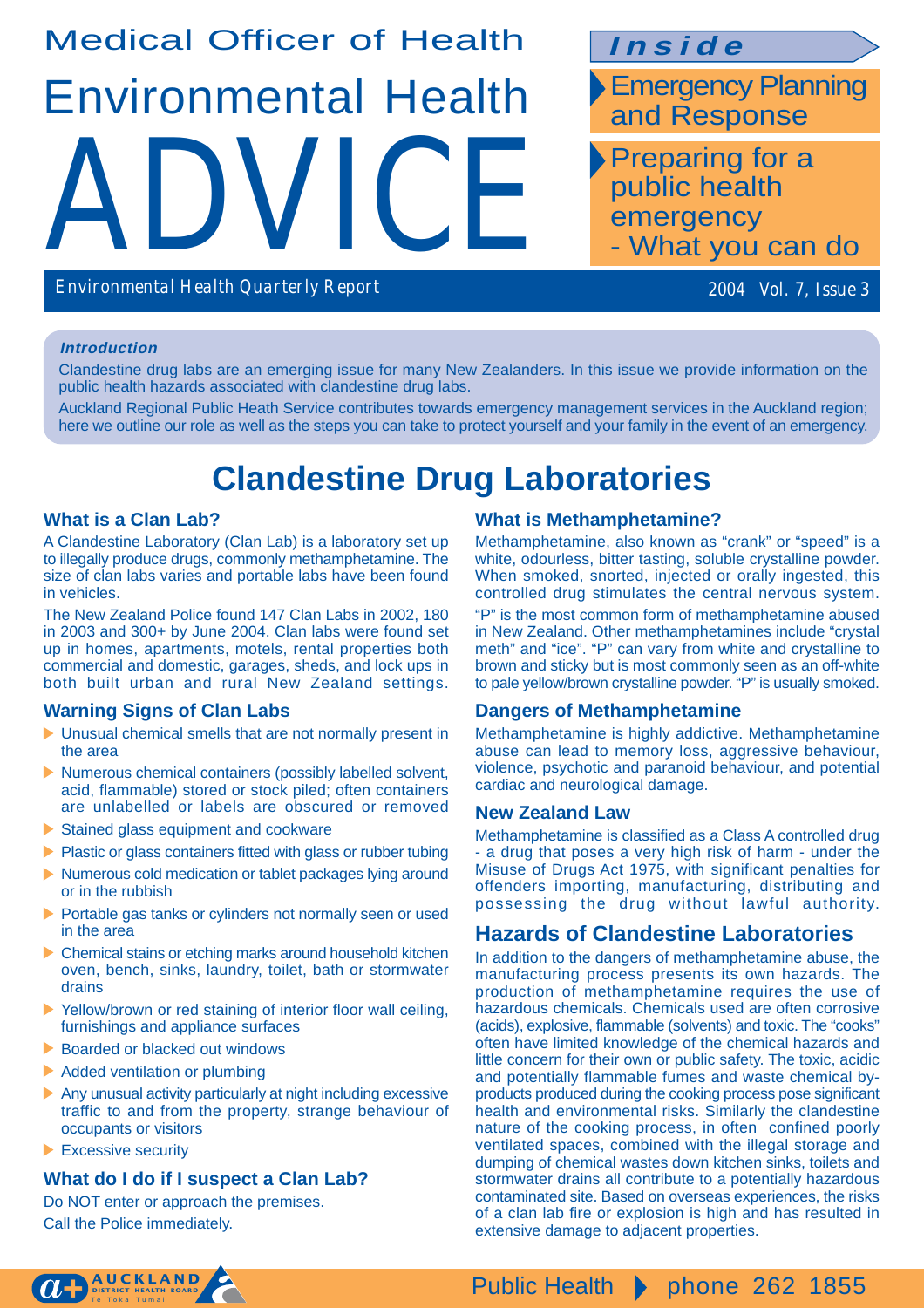#### **Possible Health Effects**

The risk of adverse health effect resulting from chemical exposure depends on the chemical itself, the concentration and quantity and the route and duration of exposure. Chemicals may enter the body by being breathed, eaten, injected or absorbed through the skin.

#### **Acute exposure**

An acute chemical exposure is one that occurs over a relatively short period of time.

An acute exposure to high levels of contaminants found in methamphetamine labs may cause respiratory irritation (e.g. cough, difficulty breathing, nose and throat irritation), chest pain, eye and skin irritation, dizziness, lack of co-ordination, headaches and death.

This exposure is mostly likely to occur during or immediately after a clan lab has been busted and prior to the lab and cooking area being ventilated, where the route of exposure is by inhalation and skin absorption.

An acute exposure to lower levels of contaminants found in clan labs may cause mild respiratory irritation, headaches, nausea, fatigue or lethargy.

These symptoms have been found in persons who have entered a drug lab after the bust has been completed but before the property has been adequately cleaned and ventilated. These symptoms usually go away after several hours outside the contaminated environment.

#### **Chronic exposure**

Chronic exposure occurs over an extended period of time, such as weeks months years. A chronic health effect is one that usually appears after a lengthy period of time. Little is known on the chronic health effects of these labs.

However scientific evidence from animal and human toxicity studies shows that chronic exposure to chemicals used in the manufacture may cause cancer, damage to the brain, liver, kidneys, birth defects and reproductive problems such as miscarriages.

Persons living or working over long periods in active methamphetamine labs are most likely to experience chronic health effects.

#### **Recommendations**

- $\blacktriangleright$  In summary, because of the possible health effects associated with methamphetamine clan labs we make the following recommendations based on a precautionary approach:
- $\blacktriangleright$ If you suspect a dwelling or property is being used as a clan lab contact the Police.
- Do NOT enter or approach the premises.
- $\blacktriangleright$  If you suspect you are suffering adverse health effects associated with Clan Labs seek medical advice.
- $\triangleright$  No one should enter a place that has been used as an illegal methamphetamine drug lab without Police permission.
- Following a clan lab find the Police will have information on the actual or likely chemicals found or used on the site.
- $\triangleright$  No one should enter a place that has been used as an illegal methamphetamine drug lab without appropriate Personal Protective Equipment (PPE), unless the area has been ventilated and decontaminated. Contact Occupational Safety and Health (OSH) or your local safety store for advice on PPE.
	- $\triangleright$  No one should rent, purchase or otherwise occupy a house or dwelling which has been used as an illegal drug lab until the property has been decontaminated using reputable commercial cleaners. Contact your insurer and local Council for advice.
	- Expert advice on decontamination should be sought before considering use of acidic, alkali, chlorine or ammonia based cleaning substances.
	- All persons carrying out the decontamination/cleaning work should wear appropriate protective equipment e.g. gloves, skin, eye and respiratory protection as surfaces may contain acidic/alkali chemical contaminants. Contact OSH or your local safety store for advice on appropriate PPE.
	- All materials used in the cleaning process should be safely handled, packaged and where appropriate disposed of in accordance with local Council requirements, so as to prevent a health nuisance arising.
	- $\triangleright$  Contaminated kitchen surfaces, plumbing and appliances should not be used for food preparation until such time as they have been commercially cleaned, decontaminated or replaced. Contact you insurer for advice.
	- The decision to rent, purchase or otherwise occupy a house or dwelling which has been used as a drug lab should be made with the knowledge that no decontamination procedure can guarantee absolute safety for re-occupancy.
	- If in doubt contact your local Council Environmental Health Officer or Occupational Safety and Health office, Department of Labour for advice.

For further information visit the following websites:

www.ndp.govt.nz

www.tenancy.govt.nz

www.idph.state.il.us/envhealth/factsheets/meth-cleanup.htm www.doh.wa.gov/ehp/ts/CDL.HTM

www.kci.org/meth\_info/meth\_cleanup.htm

#### **Disclaimer:**

This best practice advice is based on information provided by other agencies including those whose websites are listed above. This information is based on a common sense precautionary approach to the safe management of unknown hazardous substances and contaminated environments. Some situations of suspected contamination may require alternative or additional safety measures. Auckland Regional Public Health Services, Auckland District Health Board and the author can not be held liable for any actual or potential economic or other adverse effect(s) arising from use of this information.

# **Public Health Emergency Planning and Response**

One of Auckland Regional Public Health Service's key roles in the Auckland region is to contribute towards public health emergency planning and response. The types of public health emergencies which could occur in the Auckland region include: natural disasters, extreme weather events, chemical spills, emergent diseases, communicable disease outbreaks, food or water borne illnesses or food contamination incidents

and terrorist activities. Our service is involved with education and contingency planning as well providing services during an emergency event. Contingency plans are reviewed to ensure that they include provision of:

- **Basic sanitary services including basic safe water supplies** to communities
- ▶ Basic safe shelter

Public Health > phone 262 1855